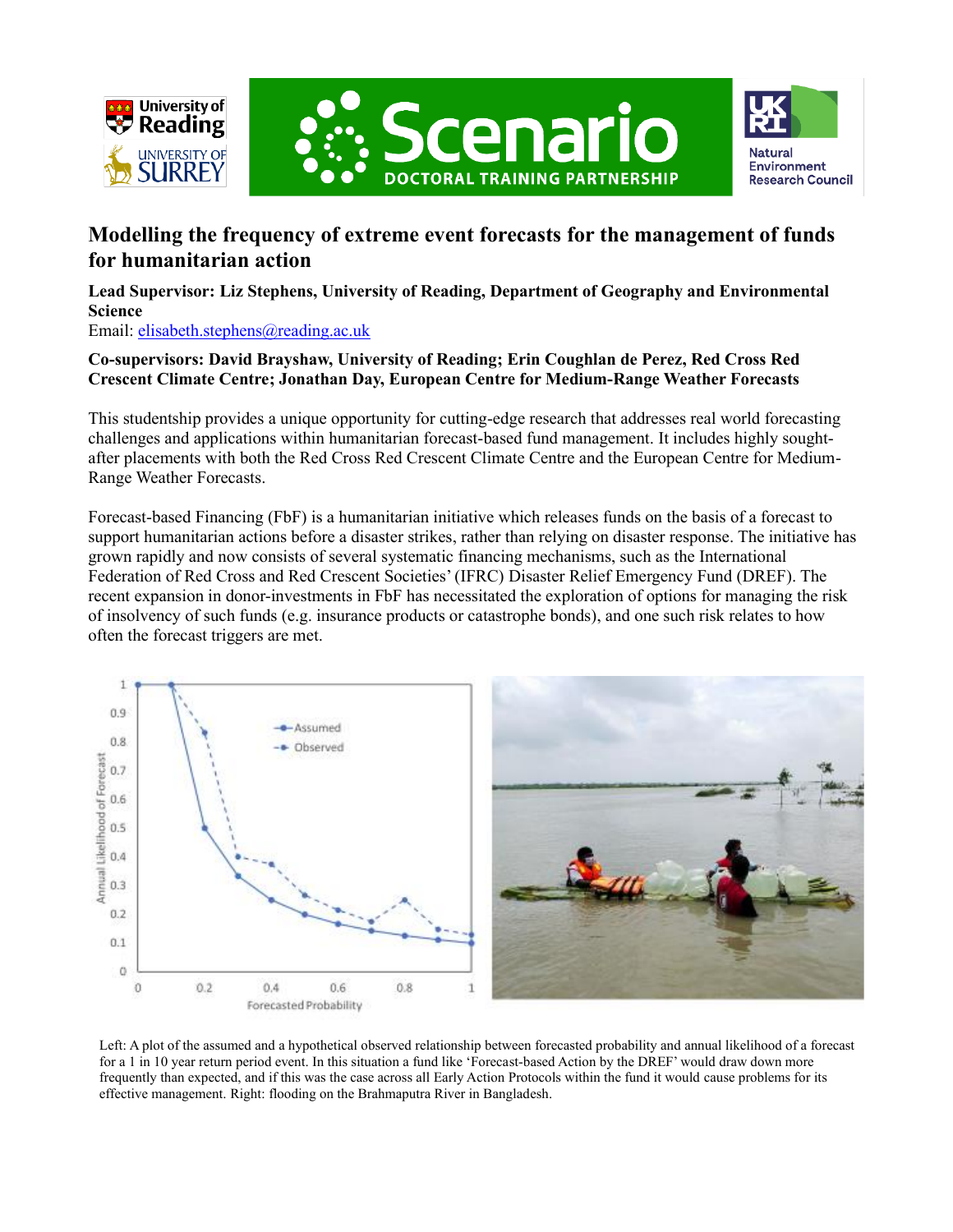Successful management of this FbF financing mechanism and similar funds requires knowledge of the expected drawdown (i.e. how frequently the conditions specified in the forecast triggers will be met and funding released).

Currently, the expected drawdown is based on the assumption that (for example) the condition of a 50% probability of a 1 in 10 year return period event would be met on average once in every 5 years. This assumption overlooks the following issues:

- There is a limited sample from which the 1 in 10 year return period is defined, and so it could occur more or less frequently than expected
- Events will be clustered in both space and time, leading to unexpectedly low or high drawdowns from the fund
- Probabilistic forecasts are not perfect and will overpredict or underpredict the likelihood of an event occurring, and any bias or noise will also vary by forecast variable, lead time and severity of event

Therefore research is required to explore how often the forecasts will trigger a payout, and how much uncertainty there is in the frequency of payouts.

The project will use archives of forecasts produced by the European Centre of Medium-Range Weather Forecasts such as re-forecasts, focusing on specific forecast products including the Global Flood Awareness System (www.globalfloods.eu) to explore some of the forecast triggers currently in place (such as for flood events in Uganda and Bangladesh), and also the Extreme Forecast Index.

The student will have the opportunity to undertake a 3-month placement at the European Centre for Medium Range Weather Forecasting – a world-leading forecast centre - to develop metrics for identifying and characterizing biases in event forecast frequency. By shadowing ECMWF staff on operational 'daily report' duty the student will gain a deep understanding of the circumstances where biases in event forecast frequency might be problematic. They will work together with leading researchers in the Forecast Department to develop a strategy for diagnosing the causes of such biases to support model development, applying this approach to selected case studies.

Working with the IFRC and the Red Cross Red Crescent Climate Centre, the student will offer information about the frequency of triggers, which will be incorporated into the development of Early Action Protocols for the 'FbA by the DREF', thereby having a valuable real-world impact.

#### **Training opportunities:**

The studentship would include an internship Junior Researcher with the Red Cross Red Crescent Climate Centre to develop an understanding of the context for humanitarian use of forecasts. This would be undertaken virtually, but would also include funded visits to colleagues from the IFRC in Geneva (COVID permitting).

The studentship would also involve Visiting Scientist status at ECMWF, including a 3-month placement where the student would work directly with Dr Jonathan Day. This will be virtual should COVID restrictions persist.

#### **Student profile:**

This project would be suitable for students with quantitative skills or knowledge from undergraduate degrees in Meteorology, Hydrology, Climatology, Mathematics, Environmental Science or a related field. Experience of coding in R, python, MATLAB or similar is desirable.

#### **Funding particulars:**

This project has CASE sponsorship from the Red Cross Red Crescent Climate Centre.